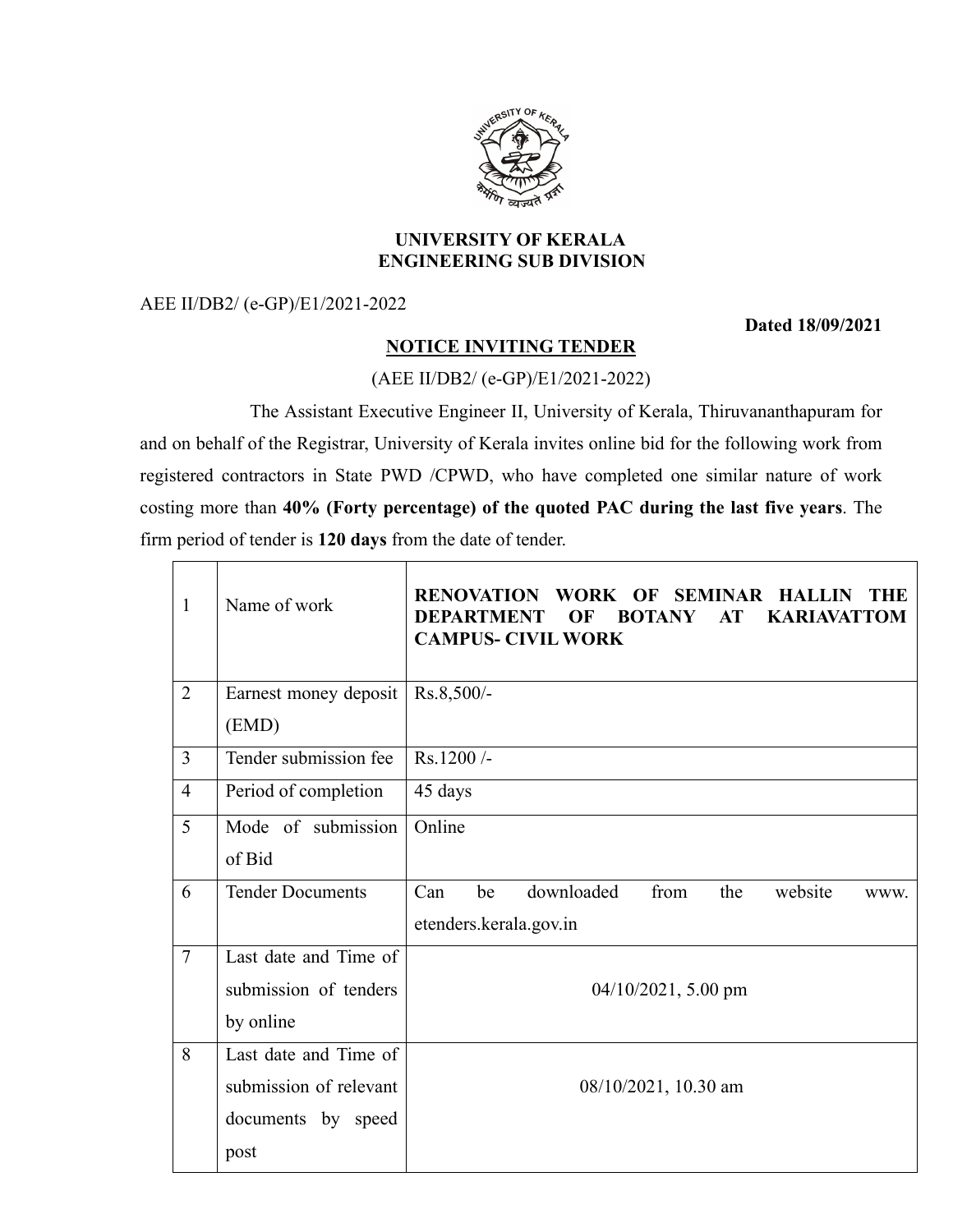| 9  | time of<br>and<br>Date | 08/10/2021, 11.00 am |
|----|------------------------|----------------------|
|    | opening of tender      |                      |
| 10 | Tender PAC             | Rs.5,64,998/-        |
|    | Class of contractor    | D and above          |

General tender documents and tender schedule can be downloaded in A<sup>4</sup> plain size paper free of cost from the website www.etenders.kerala.gov.in. **Duly filled up and signed tender schedule along with relevant documents should also be sent to the Registrar, University of Kerala Palayam Thiruvananthapuram, Pin-695034**, by speed post so as to reach before the date and time specified. The cover containing the documents should superscribe the name of work, tender number, and last date of submission of tender.

Documents to be submitted along with bid through online/ speed post.

| S <sub>I.No</sub> | <b>Through online</b>            | Through speed post                  |
|-------------------|----------------------------------|-------------------------------------|
|                   | Scanned copy of valid            | Copy of valid registration          |
| 1                 | registration, G.S.T certificate, | certificate, G.S.T certificate, PAN |
|                   | PAN certificate                  | attested by a gazetted officer      |
| 2                 | Scanned copy of experience       | Copy of experience certificate      |
|                   | certificate                      | attested by a gazetted officer      |
| 3                 | Scanned copy of duly filled e-   | Duly filled e-payment requisition.  |
|                   | payment form                     |                                     |
| 4                 | Form of tender                   | Copy of Form of tender duly         |
|                   |                                  | signed by the contractor            |
| 5                 | Form 83                          | Copy of Form 83 duly signed by      |
|                   |                                  | the contractor                      |
| 6                 | e-Tender conditions              | Copy of e-Tender conditions duly    |
|                   |                                  | signed by the contractor            |

The bids shall be opened at the date and time specified. Further details can be had from the office on the undersigned on all working days during working hours. The bidders are advised to submit their bid well in advance to avoid any kind of network issues. If relevant documents through speed post are not submitted with in time, the tenders will not be considered. The selected contractors have to produce tax invoice at the time of presenting the bill.

The undersigned reserves the right to reject any or all the tenders without assigning any reason whatsoever.